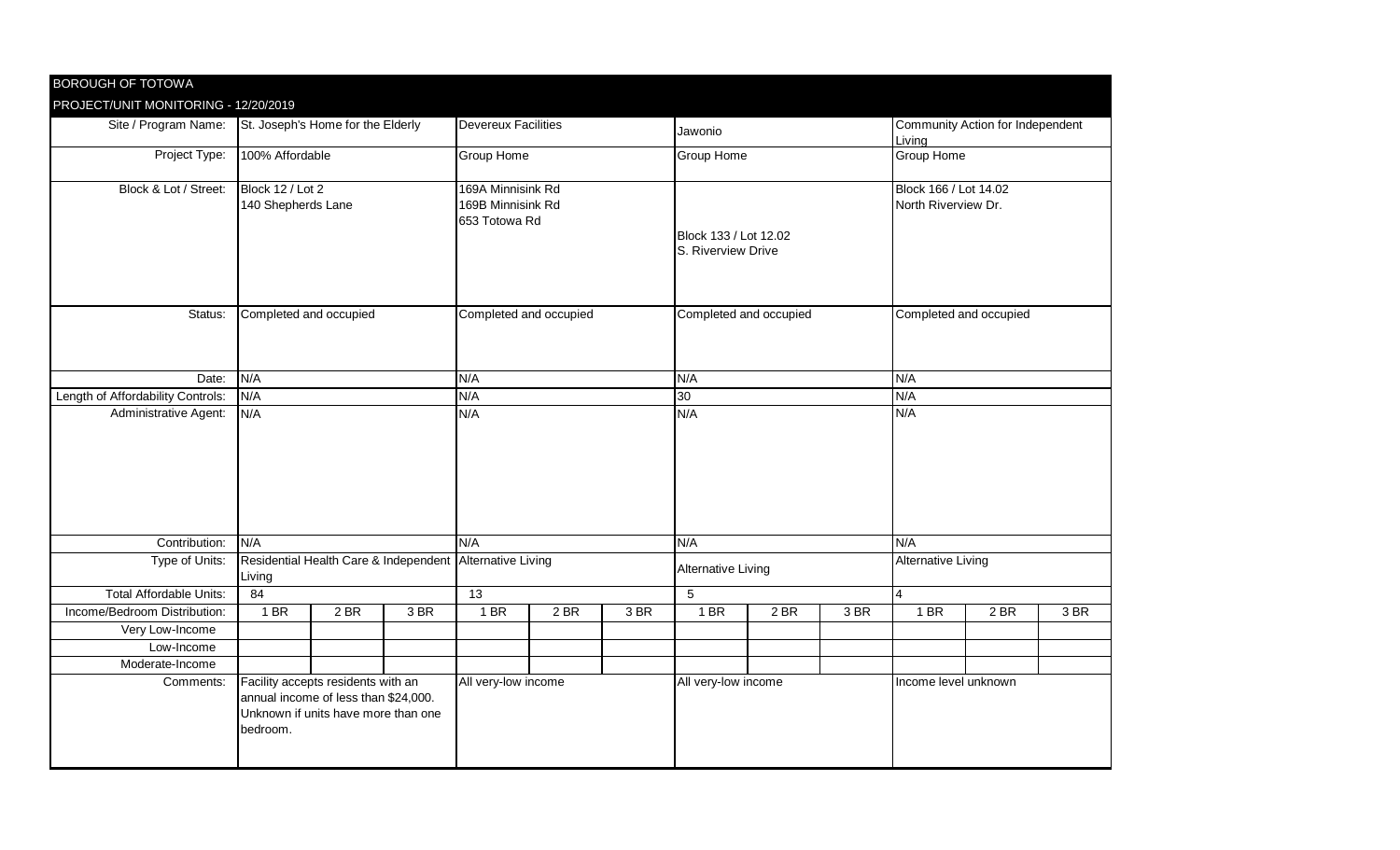| <b>BOROUGH OF TOTOWA</b>                            |                                             |                 |      |                                                                                            |                    |                               |                                                                           |                              |                   |                                                                                                                                                                                                            |      |                               |                                                  |      |                              |  |  |
|-----------------------------------------------------|---------------------------------------------|-----------------|------|--------------------------------------------------------------------------------------------|--------------------|-------------------------------|---------------------------------------------------------------------------|------------------------------|-------------------|------------------------------------------------------------------------------------------------------------------------------------------------------------------------------------------------------------|------|-------------------------------|--------------------------------------------------|------|------------------------------|--|--|
| PROJECT/UNIT MONITORING - '<br>Site / Program Name: | <b>Rehabilitation Program</b>               |                 |      |                                                                                            |                    | Sunset Ridge Development, LLC |                                                                           |                              | 95 Shepherds Lane |                                                                                                                                                                                                            |      | <b>Forest Avenue Rezoning</b> |                                                  |      | <b>Gordon Drive Rezoning</b> |  |  |
| Project Type:                                       | Borough-sponsored Rehabilitation<br>Program |                 |      | Inclusionary                                                                               |                    |                               |                                                                           | Inclusionary                 |                   | Inclusionary Rezoning                                                                                                                                                                                      |      |                               | Inclusionary Rezoning                            |      |                              |  |  |
| Block & Lot / Street:                               | <b>TBD</b>                                  |                 |      | 617 Preakness Ave<br>Block 2 / Lots 1-4<br>Block 3 / Lots 1, 1.01, 3, 6, 7 & 8             |                    |                               | 95 Shepherds Lane<br>Block 11 / Lot 9.01                                  |                              |                   | Block 1 / Lot 1<br>Block 2 / Lots 1, 2, 3 & 4<br>Block 3 / Lots 1, 1.01, 3, 4, 5, 6, 7 & 8<br>Block 4 / Lots 1, 3, 4,01, 5, 5.01, 6 &<br>6.01<br>Block 5 / Lots 1, 2 & 3<br>Block 6 / Lots 1, 2, 4, 5 & 12 |      |                               | <b>Block 179 / Lot 4</b>                         |      |                              |  |  |
| Status:                                             | Advertising program                         |                 |      |                                                                                            | Under construction |                               |                                                                           | Approved by Board on 4/27/17 |                   | Block 9 / Lots 1, 1.01, 3, 4, 5, 6 & 7<br>Rezoned via Ordinance 08-2016 on<br>May 10, 2016                                                                                                                 |      |                               | Rezoned via Ordinance 08-2016 on<br>May 10, 2016 |      |                              |  |  |
| Date:                                               | N/A                                         |                 |      | N/A                                                                                        |                    |                               | N/A                                                                       |                              |                   | N/a                                                                                                                                                                                                        |      |                               | N/A                                              |      |                              |  |  |
| Length of Affordability Controls:                   | <b>TBD</b>                                  | 30 <sup>2</sup> |      |                                                                                            |                    |                               | 30 <sup>°</sup>                                                           |                              |                   | <b>TBD</b>                                                                                                                                                                                                 |      |                               | <b>TBD</b>                                       |      |                              |  |  |
| Administrative Agent:                               | Community Planning Grants and<br>Housing    |                 |      | <b>TBD</b>                                                                                 |                    |                               | <b>TBD</b>                                                                |                              |                   | <b>TBD</b>                                                                                                                                                                                                 |      |                               | <b>TBD</b>                                       |      |                              |  |  |
| Contribution:                                       | N/A                                         |                 |      | N/A                                                                                        |                    |                               | N/A                                                                       |                              |                   | <b>TBD</b>                                                                                                                                                                                                 |      |                               | <b>TBD</b>                                       |      |                              |  |  |
| Type of Units:                                      | Rehabilitation                              |                 |      | <b>Family Sale</b>                                                                         |                    |                               | <b>Family Sale</b>                                                        |                              |                   | TBD                                                                                                                                                                                                        |      |                               | <b>TBD</b>                                       |      |                              |  |  |
| <b>Total Affordable Units:</b>                      |                                             |                 |      | 8                                                                                          |                    |                               | 10                                                                        |                              |                   | <b>TBD</b>                                                                                                                                                                                                 |      |                               | <b>TBD</b>                                       |      |                              |  |  |
| Income/Bedroom Distribution:                        | 1 BR                                        | 2 BR            | 3 BR | 1 BR                                                                                       | 2 BR               | 3 BR                          | 1 BR                                                                      | 2 BR                         | 3 BR              | 1 BR                                                                                                                                                                                                       | 2 BR | 3 BR                          | 1 BR                                             | 2 BR | 3 BR                         |  |  |
| Very Low-Income                                     |                                             |                 |      |                                                                                            |                    |                               |                                                                           |                              |                   |                                                                                                                                                                                                            |      |                               |                                                  |      |                              |  |  |
| Low-Income                                          |                                             |                 |      |                                                                                            |                    |                               |                                                                           |                              |                   |                                                                                                                                                                                                            |      |                               |                                                  |      |                              |  |  |
| Moderate-Income                                     |                                             |                 |      |                                                                                            |                    |                               |                                                                           |                              |                   |                                                                                                                                                                                                            |      |                               |                                                  |      |                              |  |  |
| Comments:<br>8 required, 0 completed to date        |                                             |                 |      | - one-bedroom<br>5 - two-bedroom<br>2 - three-bedroom<br>1 very-low<br>3 low<br>4 moderate |                    |                               | 8 - two-bedroom<br>2 - three-bedroom<br>1 very-low<br>4 low<br>5 moderate |                              |                   | <b>TBD</b>                                                                                                                                                                                                 |      |                               | <b>TBD</b>                                       |      |                              |  |  |